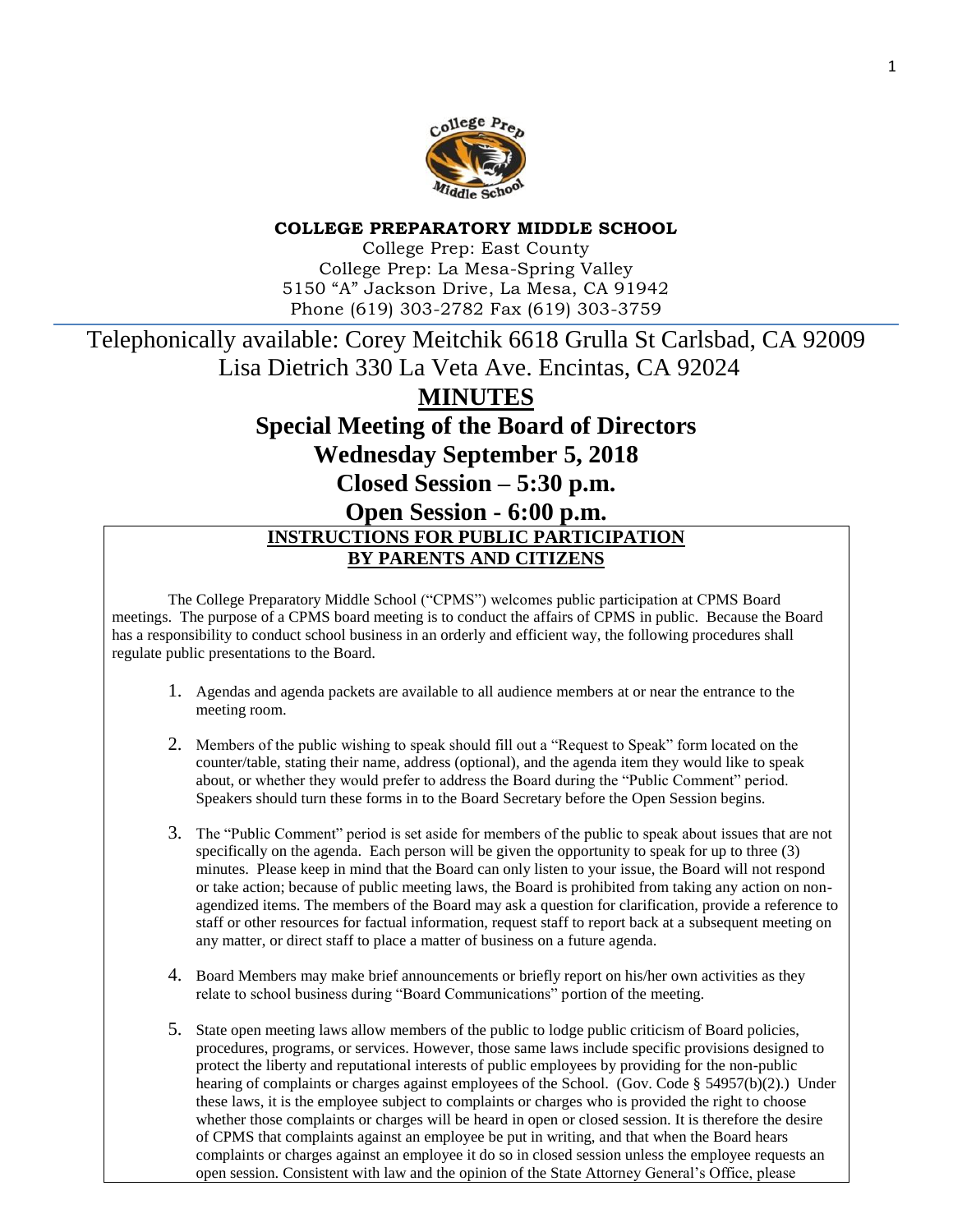submit any complaints against an employee in writing, to the administration, in accordance with the school's complaint procedure. This procedure is designed to allow the District to address complaints against employees while at the same time respecting their legitimate privacy rights and expectations. In compliance with the Americans with Disabilites Act (ADA) and upon request, College Preparatory Middle School may furnish reasonable auxiliary aids and services to qualified individuals with disabilities. Individuals who require appropriate alternative modification f the agenda in order to participate in Board meetings are invited to contact the School Office at 619.303.2782

# **I. PRELIMINARY**

### **A. Call to Order**

The meeting was called to order by the Secretary Kinsella at 5:35 p.m.

### **B. Roll Call**

|                | Present | Absent | Arrived late | Departed early |
|----------------|---------|--------|--------------|----------------|
| Corey Meitchik |         |        |              |                |
| Alex Brizolis  |         |        |              |                |
| Lisa Dietrich  |         |        |              |                |
| Kathy Kinsella |         |        |              |                |
| Garth Hebbler  |         |        |              |                |

### **II. CLOSED SESSION (College Prep Staff Lounge)**

**A. Public Employee Performance Evaluation (Gov. Code § 54957(b)(1))** Position: **None at this time** (specify description of position to be filled)

### **B. Conference with Legal Counsel – Existing Litigation (Gov. Code § 54956.9(d)(1))**

# **III. RECONVENE TO OPEN SESSION (Estimated start time: 6:00 p.m.) Went into open session at 6:08 pm**

Depending upon completion of Closed Session items, the Board intends to convene in Open Session at 6:00 p.m. to conduct the remainder of the meeting, reserving the right to return to Closed Session at any time.

### **A. Pledge of Allegiance**

### **B. Report on Potential Action from Closed Session**

### **C. Approval of Previous Board Minutes**

Motion by: Garth Hebbler Seconded by: Lisa Dietrich

Vote:

|                       | Yes/Aye | No/Nay | Abstain |
|-----------------------|---------|--------|---------|
| <b>Corey Meitchik</b> |         |        |         |
| Alex Brizolis         |         |        |         |
| Lisa Dietrich         |         |        |         |
| Kathy Kinsella        |         |        |         |
| Garth Hebbler         |         |        |         |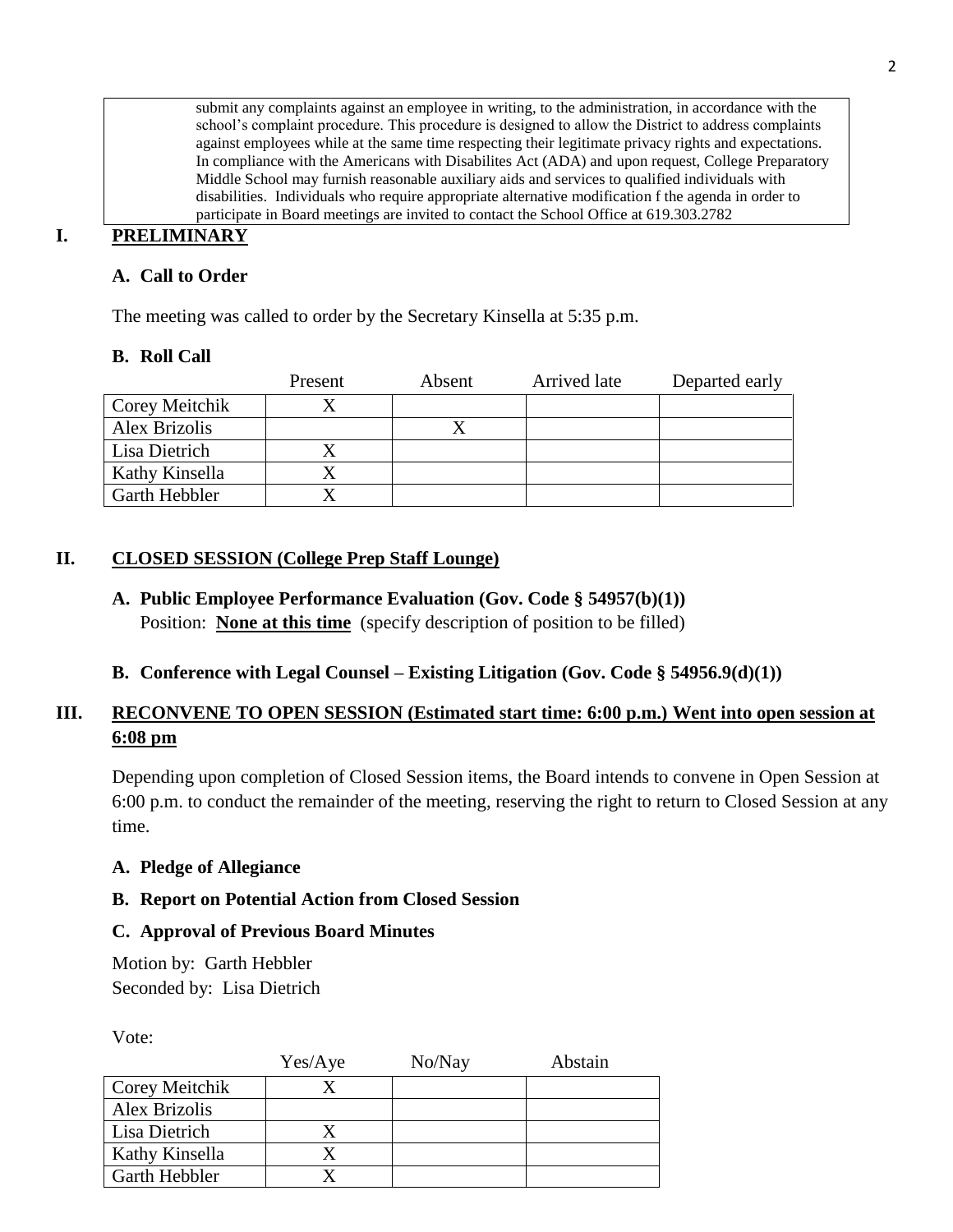#### **D. Approval of Board Agenda**

Motion by: Garth Hebbler Seconded by: Kathy Kinsella Vote:

|                      | Yes/Aye | No/Nay | Abstain |
|----------------------|---------|--------|---------|
| Corey Meitchik       |         |        |         |
| Alex Brizolis        |         |        |         |
| Lisa Dietrich        |         |        |         |
| Kathy Kinsella       |         |        |         |
| <b>Garth Hebbler</b> |         |        |         |

### **IV. COMMUNICATIONS**

#### **A. Public Comment Period: None**

Public comment on items not listed on the Agenda. Maximum time three (3) minutes.

#### **B. Board Communications/Announcements: None**

Governing Board members make brief announcements or briefly report on his/her own activities as they may relate to school business.

#### **C. Staff Reports**

1. Director's Report: Director provided announcements and general report

#### **V. INFORMATIONAL/ACTION ITEMS**

- **1. GENERAL FUNCTIONS- No items at this time**
- **2. PUPIL SERVICES- No items at this time**
- **3. PERSONNEL SERVICES- No items at this time**
- **4. FINANCIAL AND BUSINESS**